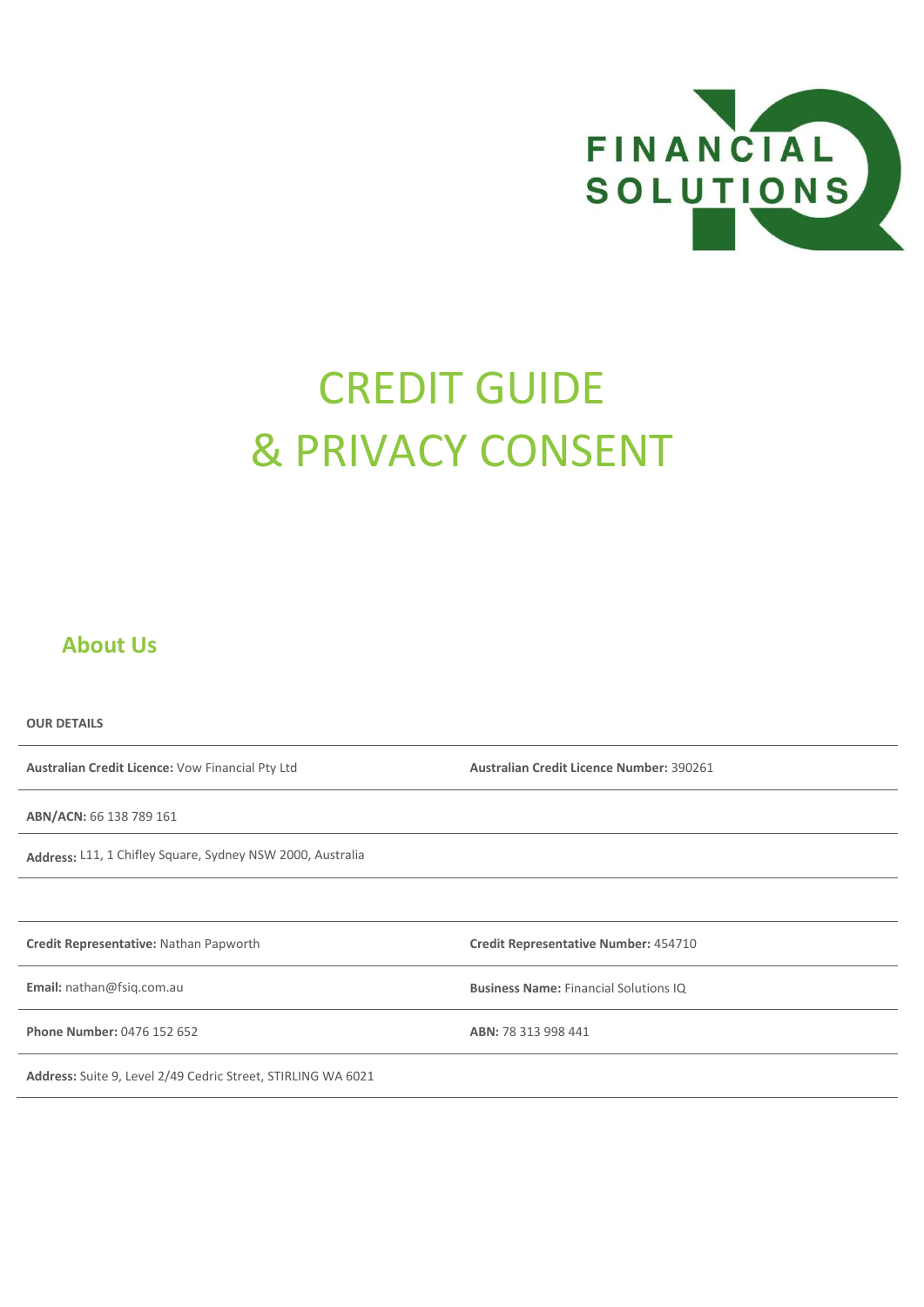# **Credit Guide**

#### **November 2017**

This is the Credit Guide of Vow Financial Pty Limited ACN 138 789 161, Australian Credit Licence 390261. We are licensed to arrange loans and leases under the National Consumer Credit Protection Act 2009.

#### **About this Credit Guide**

This Credit Guide is designed to assist you in deciding whether to use the services we offer.

#### **Services we provide**

We will provide you with information on a range of lenders and products. Once you have chosen a loan or lease that is suitable for you, we will help you to obtain an approval.

#### **Our Associations and Relationships**

All our advisers are accredited with Vow Financial Pty Limited which is a wholly owned subsidiary of Yellow Brick Road Group Limited We source finance from a panel of lenders.

The lenders named below are the six lenders with whom we conduct the most business:

- Commonwealth Bank
- ANZ
- NAB
- Westpac
- St George
- Suncorp

#### **Our Responsible Lending Obligations to You**

We are obliged to ensure that any loan, or principal increase to a loan, we help you to obtain, or any lease we help you enter, is not unsuitable for you. To decide this, we may need to ask you some questions in order to assess whether the loan or lease is not unsuitable. The law requires us to:

- make reasonable enquiries about your requirements and objectives;
- make reasonable enquiries about your financial situation; and
- take reasonable steps to verify that financial situation.

Credit will be unsuitable for you if, at the time of the assessment, it is likely that the following would apply at the time credit is provided:

- you could not pay or could only pay with substantial hardship; or
- the credit will not meet your requirements or objectives.

For example, if you can only repay by selling your principal place of residence, it is presumed that the loan will cause substantial hardship unless the contrary is proved. For this reason we must ask you to provide a significant amount of information. It is important that the information you provide is accurate, complete and up-to-date. If we proceed on incomplete or incorrect information, you may be in breach of your legal obligations to the lender.

We will provide you with a copy of our preliminary assessment of your application if you ask, within seven years of when we provided assistance to you. This requirement is only triggered if we give you credit assistance.

#### **Our Fees and Charges**

Generally, no fees or charges are payable by you to us for our credit assistance. In some instances a fee for service may be required. Details of these fees will be set out in a Credit Quote.

However, you may be charged a lender's application fee, valuation fees and other fees associated with the loan.

These fees are not charged by us and will be disclosed to you prior to submission of the credit application. Please note, however, that if a valuation is conducted and you ultimately choose not to proceed with the loan, you may be liable for the valuation fees.

#### **Commissions**

We may receive commissions from the lenders and lessors who provide finance for you as our customers. These fees are not payable by you. You may obtain information relating to reasonable estimates of those commissions and how they are calculated.

When we provide you with credit assistance, you may ask us for a reasonable estimate of the commission likely to be received, directly or indirectly by Vow Financial and its credit representatives.

From time to time, we may receive financial or non-financial benefits from Vow, lenders, lessors or others. Some or all of a commission received by Vow may be paid to your Credit Representatives.

#### **Referral Commissions**

Vow may pay referral commissions to our credit representatives for referring to our Diversification Partners such as Vow Conveyancing. Referral Commissions may vary between 20% and 25% of professional fees charged by the Diversification Partner. These fees are not payable by you.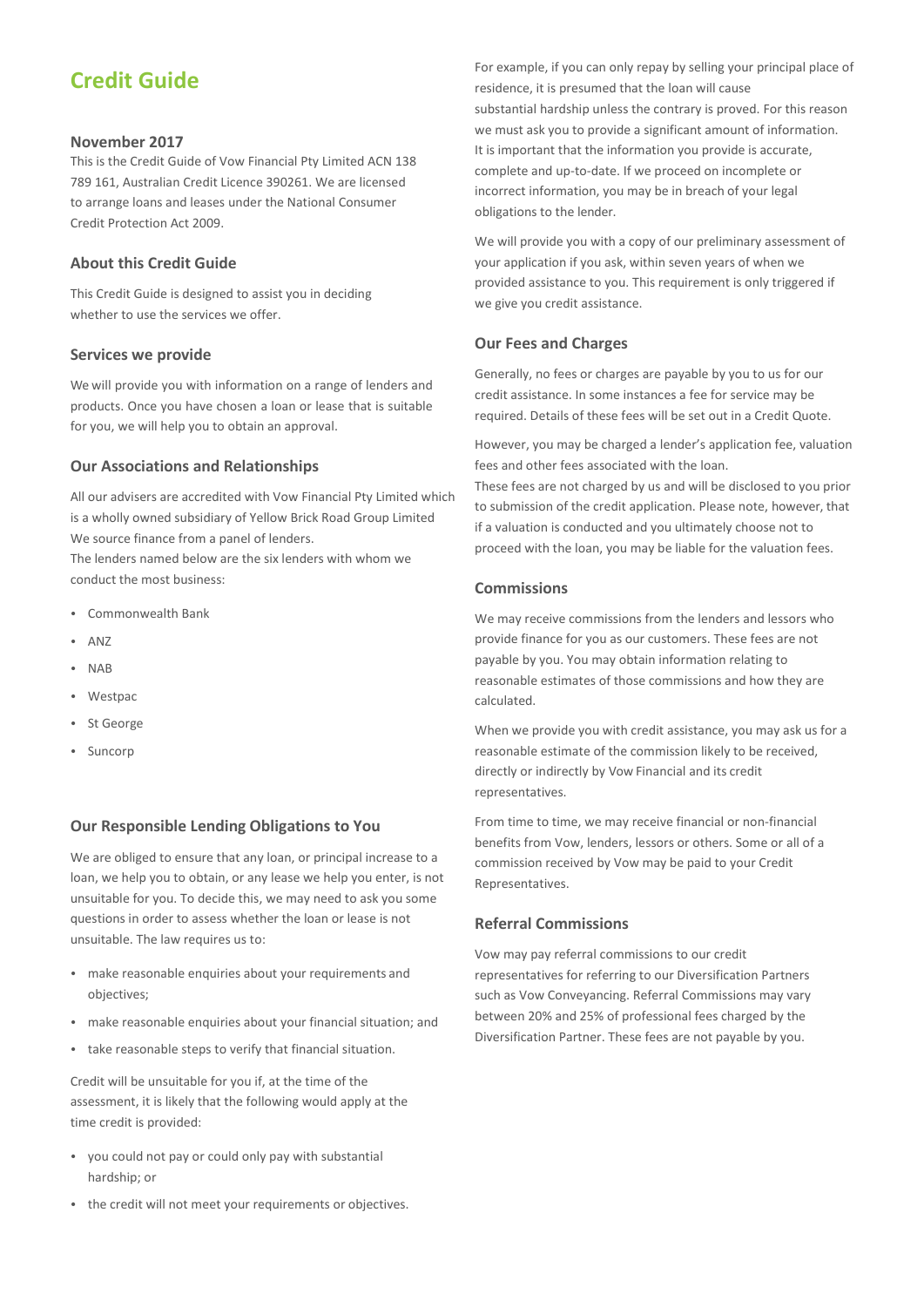#### **Referral Fees**

We may pay a referral fee (i.e. commission) for third party referrals. An example of a referrer would be a real estate agent or solicitor. This fee is not payable by you. This

fee will be disclosed in the Credit Proposal Disclosure Document. You may on request obtain a reasonable estimate of the amount of commission and how it is calculated.

Vow Financial and your representative may also receive a benefit for referring you to other specialist service providers.

#### **Our Dispute Resolution Procedures**

#### **Internal Dispute Resolution**

If you are unhappy with our services, please contact us first by contacting our Complaints Manager on the following:

Vow Head Office (Complaints Manager)

|         | Telephone 1300 656 922                  |
|---------|-----------------------------------------|
| Email   | complaints@vow.com.au                   |
| Post    | PO Box H265, Australia Square, NSW 1215 |
| Website | www.vow.com.au                          |

We will try to deal with your complaint within 45 days. If you want more information about our internal dispute resolution procedure, please contact us.

If you are unhappy with any decision or the handling of a complaint by us, you can refer your complaint to one of our external dispute resolution providers below. External dispute resolution is a free service established to provide you with an independent mechanism to resolve specific complaints.

#### **For complaints, you can contact:**

Credit and Investments Ombudsman Ltd (CIO) **Telephone** 1800 138 422 **Email** [info@cio.org.au](mailto:info@cio.org.au) **Fax** 02 9273 8440 Post PO Box A252 Sydney South NSW 1235 **Website** [www.cio.org.au](http://www.cio.org.au/) 

#### **After November 1st 2018 please contact the following;**

Australian Financial Complaints Authority (AFCA) **Telephone** 1800 931 678 **Email** info@afca.org.au Post GPO Box 3, Melbourne VIC 3001 **Website** [www.afca.org.au](http://www.afca.org.au/)

#### **Things you should know**

You should ensure that you have approved finance, in writing from the lender, before entering a binding contract to purchase.

It is important you understand your legal obligations under the loan, and the financial consequences. If you have any concerns, you should obtain independent legal and financial advice before you enter into a loan contract.

We do not make any promises about the value or future prospects of any property you finance with us. You should always rely on your own enquiries.

Before you accept your loan offer, make sure you read the credit contract carefully to understand full details of the loan. If you have any doubts, you should obtain independent legal and financial advice before you enter into any loan contract.

We represent lenders and have obligations to them, and in particular, to not provide any information we know is misleading or deceptive. We also have obligations under the law to report any fraud, forgery, or other illegal activities. Before using our services, it is important that you understand that we have these obligations to lenders, and under the law.

Vow Financial is required to have adequate arrangements in place to ensure you are not disadvantaged by any conflict of interest.